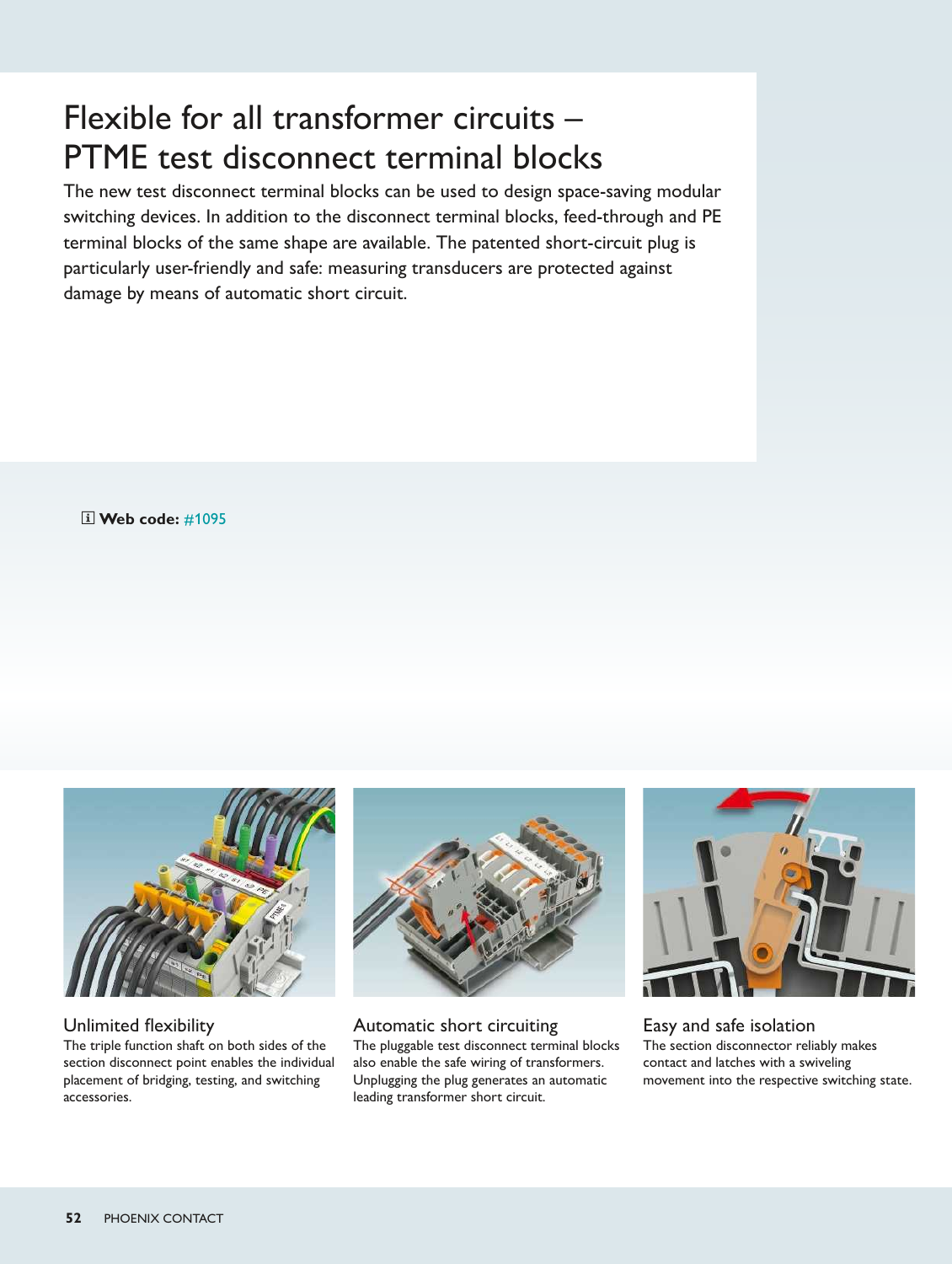





## Safe short circuiting with bridge bars

The plug-in current transformer short-circuit bridges can be used individually, depending on the switching task, in the terminal block function shafts.



# Safe short circuiting with plug-in bridges

The current transformer short circuit can be realized easily with the standard FBS plug-in bridges. FBSRH versions with molded extraction tool are available with 2-, 3-, and 4 positions.



#### Safe covering

Cover profiles and covering hoods are available as accessories. The profiles can be mounted on measuring transducer strips and sealed as protection against external influences and manipulation.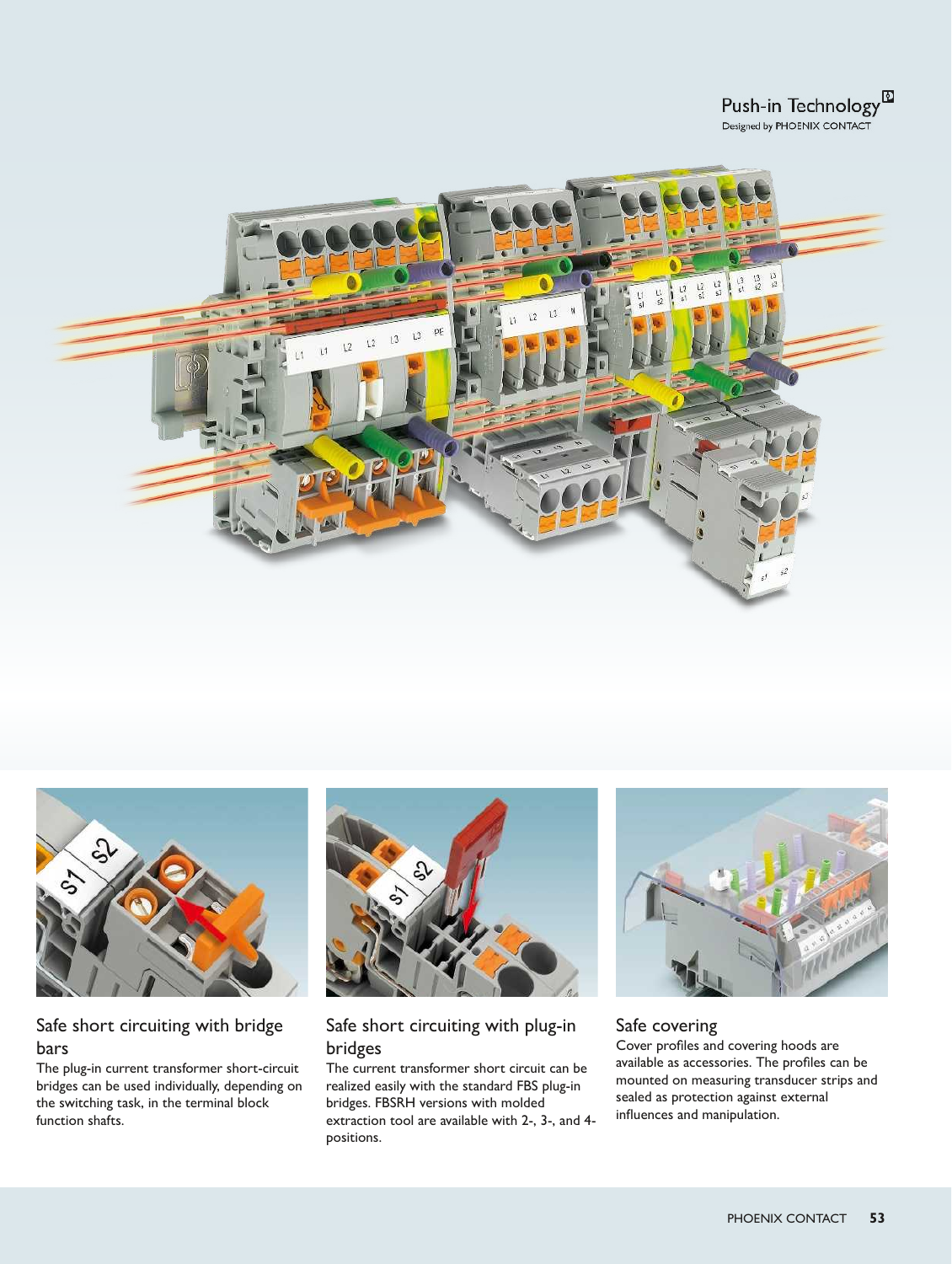## PTME test disconnect terminal blocks

| Push-in connection technology, 4 mm <sup>2</sup>                                                                                                                                                                                  |                                                |                                                                                                                                      |                                                                                                                                      |                                                                                                                                 |         |
|-----------------------------------------------------------------------------------------------------------------------------------------------------------------------------------------------------------------------------------|------------------------------------------------|--------------------------------------------------------------------------------------------------------------------------------------|--------------------------------------------------------------------------------------------------------------------------------------|---------------------------------------------------------------------------------------------------------------------------------|---------|
|                                                                                                                                                                                                                                   |                                                |                                                                                                                                      |                                                                                                                                      |                                                                                                                                 |         |
| green-yellow                                                                                                                                                                                                                      | gray                                           | PTME 4                                                                                                                               | 3212139 PTMED 4<br>3212141                                                                                                           | PTMED 4-PE                                                                                                                      | 3212154 |
| Width / Length / Height<br>Current / voltage // UL<br>[A] / [V]<br>rigid / AWG // flexible / AWG<br>$[mm2] / [-]$<br>Stranded with ferrule without / with plastic sleeve<br>Directly pluggable: with ferrule / rigid              | [mm]<br>$[mm^2]$<br>$[mm^2]$                   | 6.2 / 70.5 / 49.5<br>24 // 500 / 26 / 300<br>$0.2 - 6 / 24 - 10 / 0.2 - 4 / 24 - 12$<br>$0.25 - 4 / 0.25 - 4$<br>$0.5 - 4 / 0.5 - 6$ | 6.2 / 70.5 / 49.5<br>32 // 500 / 26 / 300<br>$0.2 - 6 / 24 - 10 / 0.2 - 4 / 24 - 12$<br>$0.25 - 4 / 0.25 - 4$<br>$0.5 - 4 / 0.5 - 6$ | 6.2 / 70.5 / 49.5<br>$-11 - 1 - 1 -$<br>$0.2 - 6 / 24 - 10 / 0.2 - 4 / 24 - 12$<br>$0.25 - 4 / 0.25 - 4$<br>$0.5 - 4 / 0.5 - 6$ |         |
| Push-in connection technology, 6 mm <sup>2</sup>                                                                                                                                                                                  |                                                |                                                                                                                                      |                                                                                                                                      |                                                                                                                                 |         |
| green-yellow                                                                                                                                                                                                                      | gray                                           | PTME 6                                                                                                                               | 3212170 PTMED 6<br>3212183                                                                                                           | PTMED 6-PE                                                                                                                      | 3212196 |
| Width / Length / Height<br>Current / voltage // UL<br>[N] / [V]<br>rigid / AWG // flexible / AWG<br>[mm <sup>2</sup> ] $/$ [-]<br>Stranded with ferrule without / with plastic sleeve<br>Directly pluggable: with ferrule / rigid | [mm]<br>$[mm^2]$<br>[mm <sup>2</sup> ]         | 8.2 / 100.8 / 49.6<br>30 // 500 / 30 / 600<br>$0.5 - 10 / 20 - 8 / 0.5 - 6 / 20 - 10$<br>$0.5 - 6 / 0.5 - 6$<br>$1 - 6 / 1 - 10$     | 8.2 / 100.8 / 49.6<br>41 // 1,000 / 30 / 600<br>$0.5 - 10 / 20 - 8 / 0.5 - 6 / 20 - 10$<br>$0.5 - 6 / 0.5 - 6$<br>$1 - 6 / 1 - 10$   | 8.2 / 100.8 / 49.6<br>$-11 - 1 - 1 -$<br>$0.5 - 10 / 20 - 8 / 0.5 - 6 / 20 - 10$<br>$0.5 - 6 / 0.5 - 6$<br>$1 - 6 / 1 - 10$     |         |
| Hybrid terminal blocks 6 mm <sup>2</sup> , with screw<br>connection on one side                                                                                                                                                   |                                                |                                                                                                                                      |                                                                                                                                      |                                                                                                                                 |         |
| Rated data for second connection technology at<br>www.phoenixcontact.net/products                                                                                                                                                 |                                                |                                                                                                                                      |                                                                                                                                      |                                                                                                                                 |         |
|                                                                                                                                                                                                                                   | gray<br>gray                                   | PTU 6-T<br>PTU 6-T-P                                                                                                                 | 3209535 PTUD 6<br>3209531<br>3209530 PTUD 6-P<br>3209537                                                                             |                                                                                                                                 |         |
| Width / Length / Heıgnt<br>Current / voltage // UL<br>[A] / [V]<br>rigid / AWG // flexible / AWG<br>$[mm2] / [-]$<br>Stranded with ferrule without / with plastic sleeve<br>Directly pluggable: with ferrule / rigid              | լաայ<br>[mm <sup>2</sup> ]<br>$[mm^2]$         | 8.2 / 73.9 / 48<br>41 // 500<br>$0.5 - 10 / 20 - 8 / 0.5 - 6 / 20 - 10$<br>$0.5 - 6 / 0.5 - 6$<br>$1 - 6 / 1 - 10$                   | 8.2 / 73.9 / 48<br>41 // 800<br>$0.5 - 10 / 20 - 8 / 0.5 - 6 / 20 - 10$<br>$0.5 - 6 / 0.5 - 6$<br>$1 - 6 / 1 - 10$                   |                                                                                                                                 |         |
| PT-COMBI 6 mm <sup>2</sup> Push-in connection terminal<br>blocks                                                                                                                                                                  |                                                |                                                                                                                                      |                                                                                                                                      |                                                                                                                                 |         |
|                                                                                                                                                                                                                                   | gray                                           | PTME 6/1P<br>3212306                                                                                                                 |                                                                                                                                      |                                                                                                                                 |         |
| Width / Length / Height<br>Current / voltage // UL<br>[A] / [V]<br>rigid / AWG // flexible / AWG<br>[mm <sup>2</sup> ] $/$ [-]<br>Stranded with ferrule without / with plastic sleeve<br>Directly pluggable: with ferrule / rigid | [mm]<br>$[mm^2]$<br>$\left[\text{mm}^2\right]$ | 8.2 / 99.4 / 49.6<br>30 // 500 / 30 / 600<br>$0.5 - 10 / 20 - 8 / 0.5 - 6 / 20 - 10$<br>$0.5 - 6 / 0.5 - 6$<br>$1 - 6 / 1 - 10$      |                                                                                                                                      |                                                                                                                                 |         |